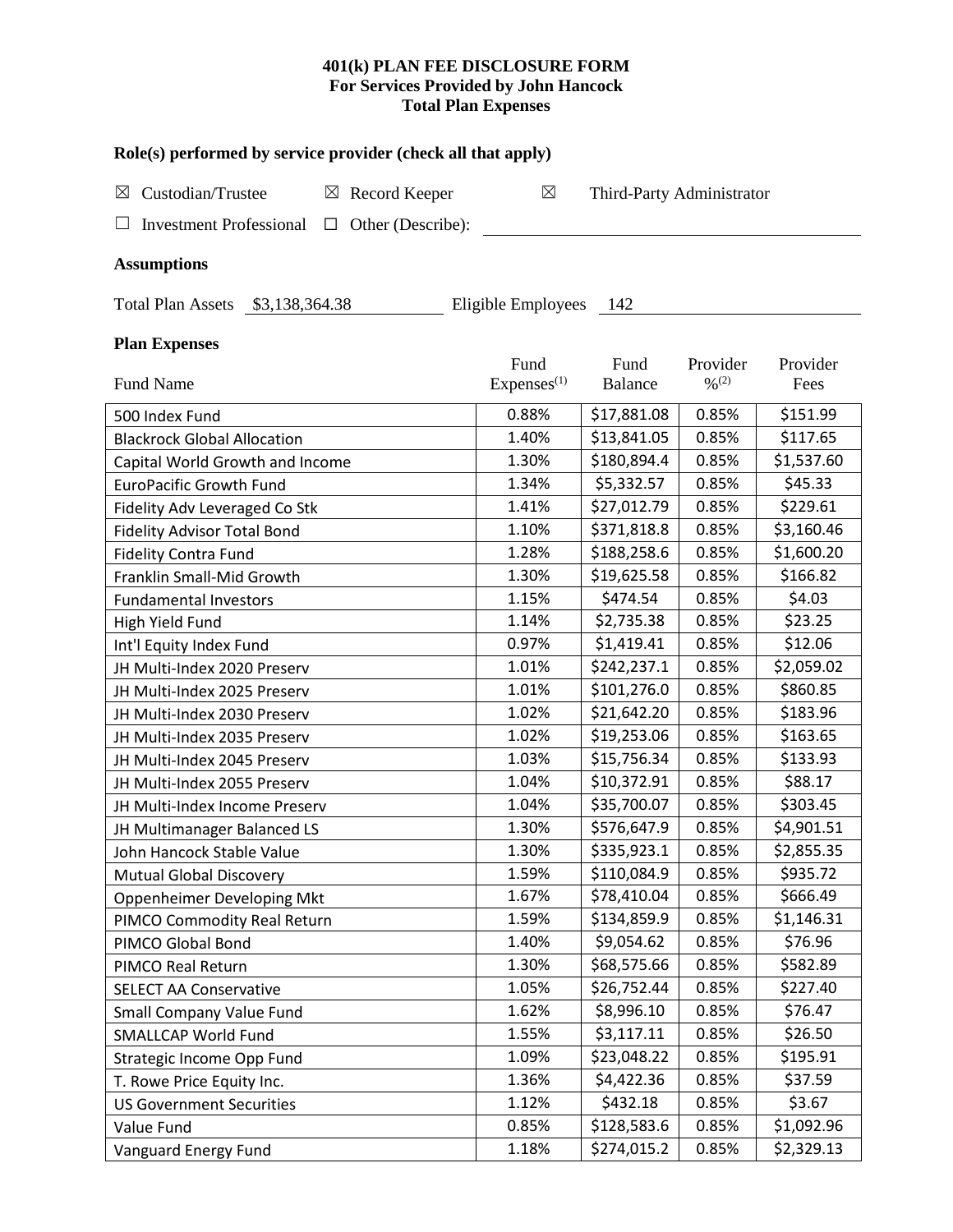| Vanguard Growth Index Fund                                              | 0.91% | \$14,134.06 | 0.85% | \$120.14 |
|-------------------------------------------------------------------------|-------|-------------|-------|----------|
| Vanguard Small Cap Growth Index                                         | 0.92% | \$2,735.56  | 0.85% | \$23.25  |
| Vanguard Small Cap Value Index                                          | 0.92% | \$63,039.02 | 0.85% | \$535.83 |
| Provider fees paid from Fund Expenses                                   |       |             |       |          |
| Provider fees deducted from participant accounts or paid by employer    |       |             |       |          |
| Investment expenses (i.e., Fund Expenses not used to pay provider fees) |       |             |       |          |

Total ("all-in") plan expenses **\$43,465.41** 

(1) Fund Expenses include the fund's expense ratio plus any "wrap" fee charged by the provider. The expense ratio is determined through an annual calculation, where a fund's operating expenses are divided by the average dollar value of its assets under management. Fund Expenses lower investor returns.

( $2$ )Provider % includes revenue sharing paid to the provider by the investment fund or wrap fees added by the provider. These expenses lower investor returns.